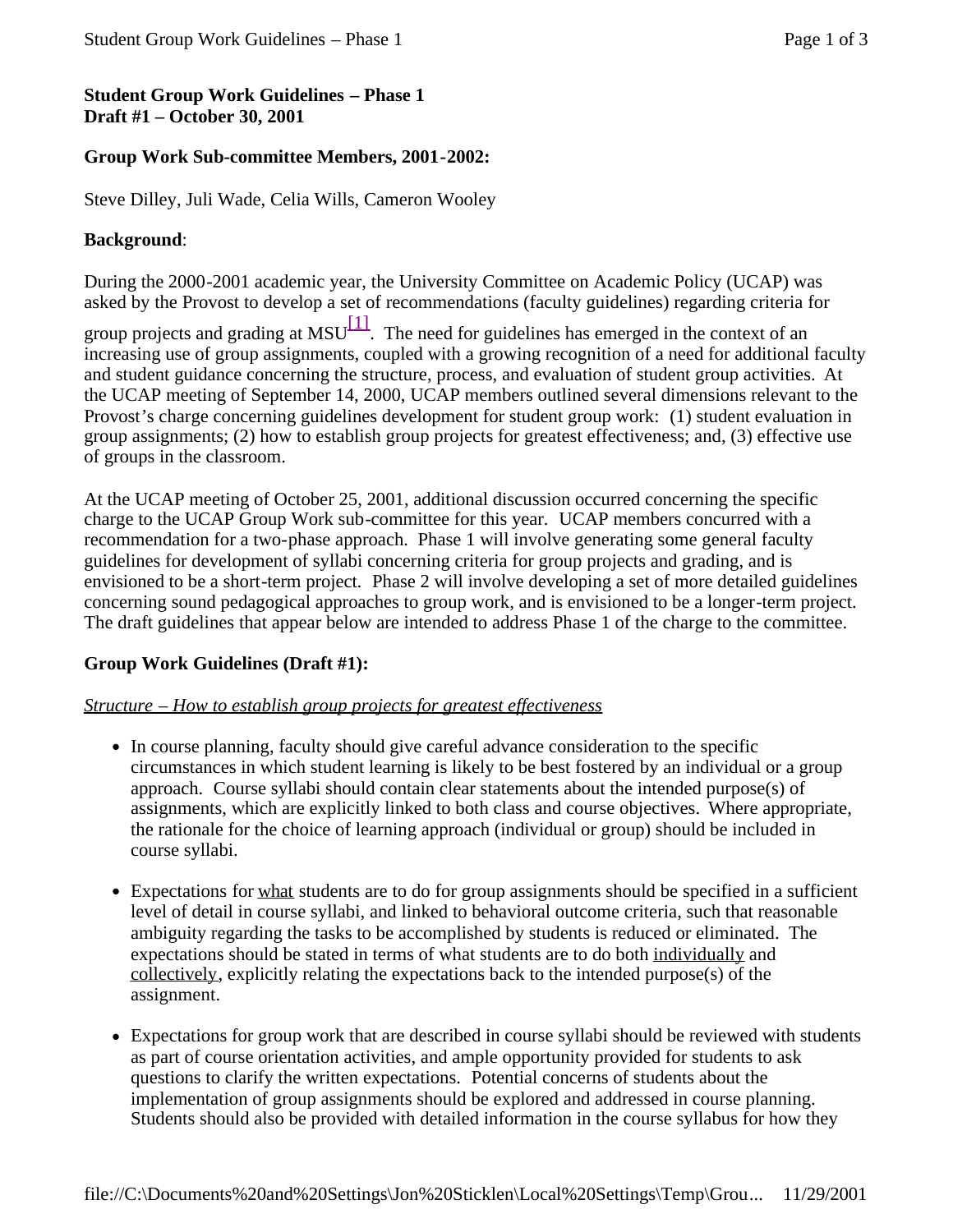can contact the appropriate course faculty later on, for any additional questions or concerns about their assignments.

- Course syllabi should include information about the specific steps students can or should take to address problems in accomplishing either individual or collective tasks for group assignments. Where appropriate, relevant timelines for student actions should be included. Where appropriate, the range of possible steps that faculty may take to address problems should also be specified.
- As appropriate, consideration should be given to use of either informal (verbal) or informal (written) group contracts, specifying the individual contributions of group members to the project. The procedures for use of contracts and copies of any forms to be used should be included in the course syllabus.
- Training in general concepts and specific skills for group work should be provided for students as part of any course activities that include group work, taking into account the nature of the group assignment(s), and the developmental phase, level of educational attainment, and motivational level of students. Commonly-occurring issues in the context of group activities should receive special attention; e.g., group conflicts about how to do tasks, assertiveness and communication skills, strategies for dealing with individuals who do not meet their group obligations, etc.

### *Process – Effective use of groups in the classroom*

- Expectations for how students are to work individually and collectively in groups should be specified in a sufficient level of detail in course syllabi, such that reasonable ambiguity regarding expected work processes is reduced or eliminated.
- Faculty should assume primary responsibility for implementation of an adequate monitoring process for group work, that is well-matched to the specific group assignment(s), the context of instruction, and which holds individual students and groups of students fully accountable for meeting expectations for group assignments. Information about the monitoring process, relevant timelines, and contingencies should be included in course syllabi, and reviewed with students as part of the course orientation. The faculty monitoring process does not preclude assignment of students to share responsibility with faculty for monitoring group processes.
- The context of instruction should receive careful consideration in course planning for group assignments; e.g., the size of the class, level of students, type of class content, etc. In instances where it may not be feasible to implement a fully sufficient monitoring process for a given type of group assignment within a given course, one or more of the following strategies should guide course activities involving group work, as appropriate: (1) a type of group assignment should be made for which it is feasible to have a sufficient faculty monitoring process; (2) student grades, individually or collectively, should not be penalized on the basis of the outcomes of the group assignment; or, (3) consideration should be given to use of individual assignments in place of group assignments, as appropriate.
- When feasible, principles of evaluation research should be incorporated into course, going beyond measurement of end-of-course outcomes only. For example, baseline (pre-course) and interim (in-course) assessments of student knowledge of, skills for, and motivation for group work could be done, and faculty approaches adapted accordingly during the course of the semester, based on assessed student needs. The interim assessments may be incorporated as part of a group work monitoring process.